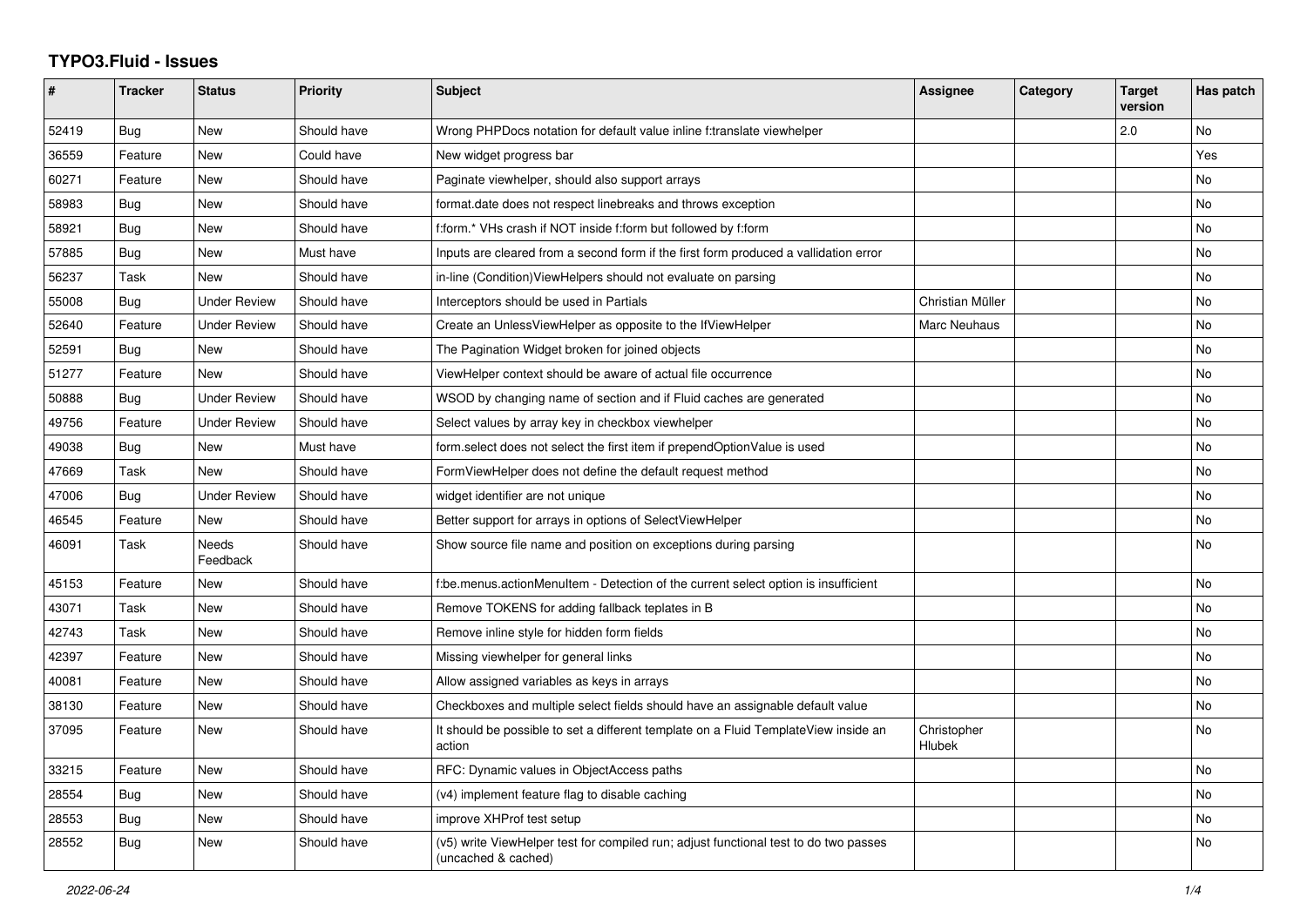| $\vert$ # | <b>Tracker</b> | <b>Status</b>       | <b>Priority</b> | <b>Subject</b>                                                                                       | <b>Assignee</b>        | Category | <b>Target</b><br>version | Has patch |
|-----------|----------------|---------------------|-----------------|------------------------------------------------------------------------------------------------------|------------------------|----------|--------------------------|-----------|
| 28551     | <b>Bug</b>     | Accepted            | Should have     | (v4) backport VHTest                                                                                 | Sebastian<br>Kurfuerst |          |                          | <b>No</b> |
| 28550     | <b>Bug</b>     | New                 | Should have     | (v4) make widgets cacheable, i.e. not implement childnodeaccess interface                            |                        |          |                          | No        |
| 28549     | Bug            | New                 | Should have     | make widgets cacheable, i.e. not implement childnodeaccess interface                                 |                        |          |                          | No        |
| 5636      | Task           | <b>Under Review</b> | Must have       | Form RadioViewHelper and CheckBoxViewHelper miss check for existing object<br>before it is accessed. |                        |          |                          | <b>No</b> |
| 3291      | Feature        | Needs<br>Feedback   | Should have     | Cacheable viewhelpers                                                                                |                        |          |                          | No        |
| 52536     | <b>Bug</b>     | <b>Under Review</b> | Should have     | Errorclass not set if no property-attribute set                                                      |                        |          |                          |           |
| 48355     | Feature        | New                 | Could have      | Assign output of viewhelper to template variable for further processing.                             |                        |          |                          |           |
| 45345     | Feature        | Needs<br>Feedback   | Should have     | Easy to use comments for fluid that won't show in output                                             |                        |          |                          |           |
| 13045     | Bug            | New                 | Should have     | Entity decode of strings are different between if-conditions and output of variable                  |                        |          |                          |           |
| 9514      | Feature        | New                 | Should have     | Support explicit Array Arguments for ViewHelpers                                                     |                        |          |                          |           |
| 9005      | Feature        | Accepted            | Could have      | Fluid Template Analyzer (FTA)                                                                        | Sebastian<br>Kurfuerst |          |                          |           |
| 51239     | Bug            | <b>Under Review</b> | Must have       | AbstractViewHelper use incorrect method signature for "\$this->systemLogger->log()"                  | Adrian Föder           | Core     |                          | Yes       |
| 32035     | Task           | New                 | Should have     | Improve fluid error messages                                                                         |                        | Core     |                          | Yes       |
| 7608      | Feature        | New                 | Could have      | Configurable shorthand/object accessor delimiters                                                    |                        | Core     |                          | Yes       |
| 46257     | Feature        | <b>Under Review</b> | Should have     | Add escape sequence support for Fluid                                                                |                        | Core     |                          | No        |
| 39990     | Bug            | New                 | Should have     | Same form twice in one template: hidden fields for empty values are only rendered<br>once            |                        | Core     |                          | No        |
| 33551     | <b>Bug</b>     | <b>New</b>          | Must have       | View helper values break out of a partial scope                                                      | Sebastian<br>Kurfuerst | Core     |                          | <b>No</b> |
| 33394     | Feature        | Needs<br>Feedback   | Should have     | Logical expression parser for BooleanNode                                                            | Tobias Liebig          | Core     |                          | No        |
| 30555     | Feature        | New                 | Could have      | Make TagBuilder more extensible                                                                      |                        | Core     |                          | No        |
| 27607     | Bug            | New                 | Must have       | Make Fluid comparisons work when first element is STRING, second is NULL.                            |                        | Core     |                          | No        |
| 12863     | Bug            | New                 | Should have     | Attributes of a viewhelper can't contain a '-'                                                       | Sebastian<br>Kurfuerst | Core     |                          | No        |
| 10472     | Feature        | <b>New</b>          | Could have      | Fluid Standalone distribution                                                                        |                        | Core     |                          | No        |
| 3481      | Bug            | <b>New</b>          | Should have     | Use ViewHelperVariableContainer in PostParseFacet                                                    |                        | Core     |                          | <b>No</b> |
| 4704      | Feature        | <b>New</b>          | Should have     | Improve parsing exception messages                                                                   |                        | Core     |                          |           |
| 1907      | Feature        | <b>New</b>          | Could have      | Default values for view helpers based on context                                                     |                        | Core     |                          |           |
| 62346     | Feature        | <b>New</b>          | Could have      | f:comment should have high precende                                                                  |                        | Core     | 3.x                      | <b>No</b> |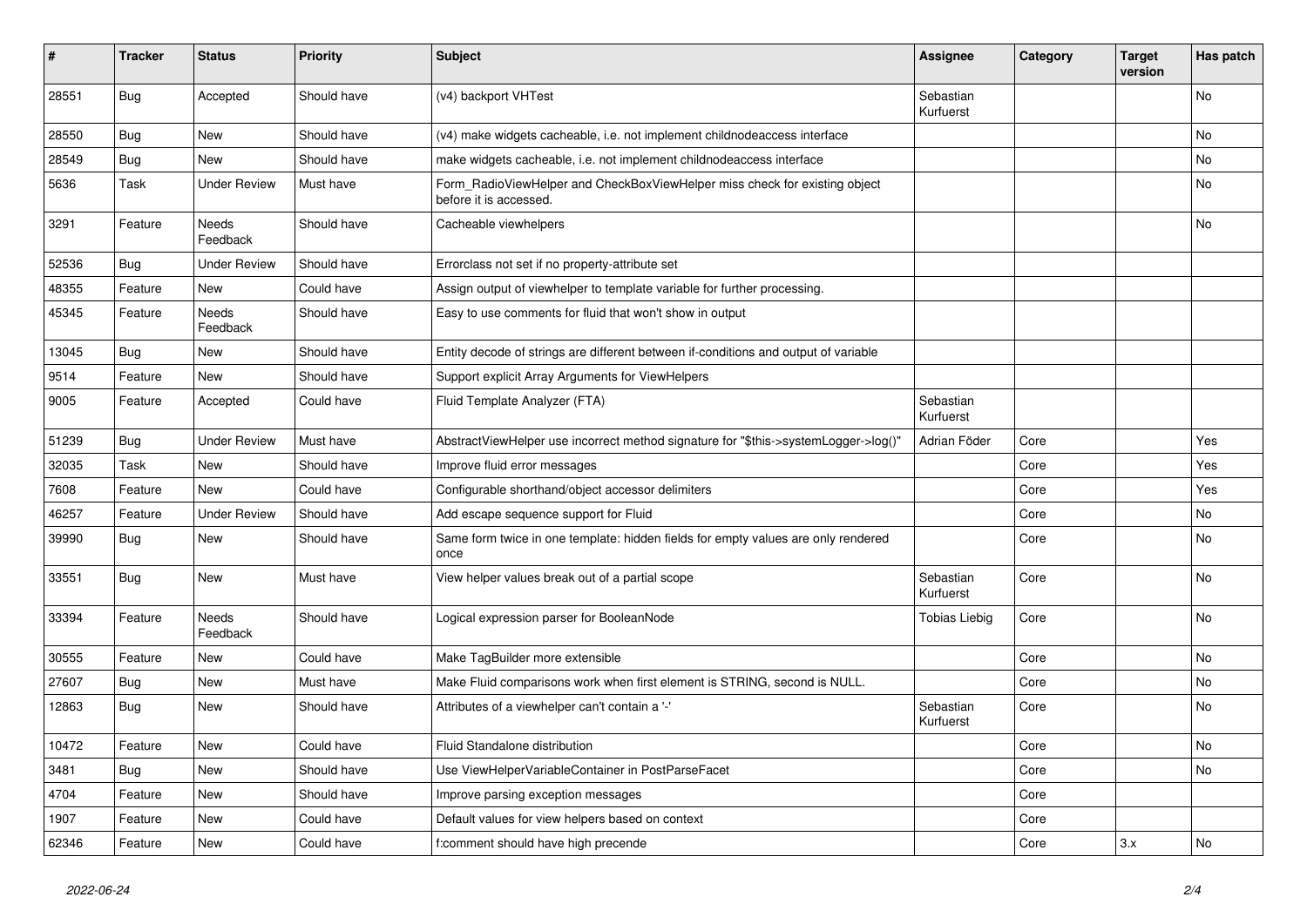| $\pmb{\#}$ | <b>Tracker</b> | <b>Status</b>            | <b>Priority</b>      | <b>Subject</b>                                                                   | Assignee                    | Category           | <b>Target</b><br>version | Has patch |
|------------|----------------|--------------------------|----------------------|----------------------------------------------------------------------------------|-----------------------------|--------------------|--------------------------|-----------|
| 60181      | Feature        | <b>New</b>               | Could have           | Caching mechanism for Fluid Views/Templates                                      |                             | View               |                          | <b>No</b> |
| 45394      | Task           | New                      | Should have          | Forwardport Unit test for standalone view                                        |                             | View               |                          | <b>No</b> |
| 43072      | Task           | New                      | Should have          | Remove TOKENS for adding templates fallback in Backporter                        |                             | View               |                          | <b>No</b> |
| 38369      | Bug            | New                      | Must have            | Resource ViewHelpers should not fall back to request package                     |                             | View               |                          | No        |
| 8989       | Feature        | Needs<br>Feedback        | Could have           | Search path for fluid template files                                             |                             | View               |                          | No        |
| 46289      | <b>Bug</b>     | Needs<br>Feedback        | Should have          | Enable Escaping Interceptor in XML request format                                |                             | View               | 2.0.1                    | No        |
| 40998      | Bug            | <b>Under Review</b>      | Should have          | Missing parent request namespaces in form field name prefix                      | Sebastian<br>Kurfuerst      | ViewHelpers        | 1.1.1                    | <b>No</b> |
| 36662      | Bug            | Needs<br>Feedback        | Should have          | Checked state isn't always correct when property is collection                   | Kevin Ulrich<br>Moschallski | ViewHelpers        | 1.1.1                    | <b>No</b> |
| 60856      | <b>Bug</b>     | <b>New</b>               | Must have            | Target attribute not supported by the form viewhelper                            |                             | ViewHelpers        |                          | Yes       |
| 58862      | Bug            | Needs<br>Feedback        | Should have          | FormViewHelper doesn't accept NULL as value for \$arguments                      | Bastian<br>Waidelich        | <b>ViewHelpers</b> |                          | Yes       |
| 30937      | <b>Bug</b>     | New                      | Should have          | CropViewHelper stringToTruncate can't be supplied so it can't be easily extended |                             | <b>ViewHelpers</b> |                          | Yes       |
| 65424      | <b>Bug</b>     | <b>Under Review</b>      | Should have          | SelectViewHelper must respect option(Value Label)Field for arrays                |                             | ViewHelpers        |                          | No        |
| 60003      | Feature        | New                      | Should have          | Add required-Attribute to f:form.password                                        |                             | ViewHelpers        |                          | No        |
| 59057      | Bug            | <b>Under Review</b>      | Must have            | Hidden empty value fields shoud be disabled when related field is disabled       | <b>Bastian</b><br>Waidelich | ViewHelpers        |                          | No        |
| 54284      | <b>Bug</b>     | New                      | Should have          | Default Option for Switch/Case VH                                                |                             | ViewHelpers        |                          | No        |
| 54195      | Task           | New                      | Should have          | Rename and move FormViewHelper's errorClass value, currently 'f3-form-error'     | Adrian Föder                | ViewHelpers        |                          | No        |
| 51100      | Feature        | New                      | Must have            | Links with absolute URI should have the option of URI Scheme                     |                             | <b>ViewHelpers</b> |                          | No        |
| 49600      | Bug            | New                      | Should have          | f:form tag shown as a HTML on frontend                                           |                             | ViewHelpers        |                          | No        |
| 40064      | <b>Bug</b>     | New                      | Must have            | Multiselect is not getting persisted                                             |                             | ViewHelpers        |                          | No        |
| 39936      | Feature        | <b>New</b>               | Should have          | registerTagAttribute should handle default values                                |                             | <b>ViewHelpers</b> |                          | <b>No</b> |
| 37619      | Bug            | New                      | Should have          | Fatal Error when using variable in name attribute of Section ViewHelper          |                             | ViewHelpers        |                          | No        |
| 36410      | Feature        | <b>New</b>               | Should have          | Allow templates to send arguments back to layout                                 |                             | <b>ViewHelpers</b> |                          | <b>No</b> |
| 34682      | <b>Bug</b>     | <b>Under Review</b>      | Should have          | Radio Button missing checked on validation error                                 |                             | ViewHelpers        |                          | No        |
| 34309      | Task           | New                      | Could have           | Unknown ViewHelpers cause exception - should be handled more graceful            |                             | ViewHelpers        |                          | No        |
| 33628      | Bug            | <b>Needs</b><br>Feedback | Must have            | Multicheckboxes (multiselect) for Collections don't work                         | Christian Müller            | ViewHelpers        |                          | <b>No</b> |
| 26664      | Task           | <b>New</b>               | Won't have this time | Clean up Form ViewHelpers                                                        |                             | <b>ViewHelpers</b> |                          | <b>No</b> |
| 26658      | Task           | <b>New</b>               | Won't have this time | Make Form ViewHelpers consistent                                                 |                             | ViewHelpers        |                          | No        |